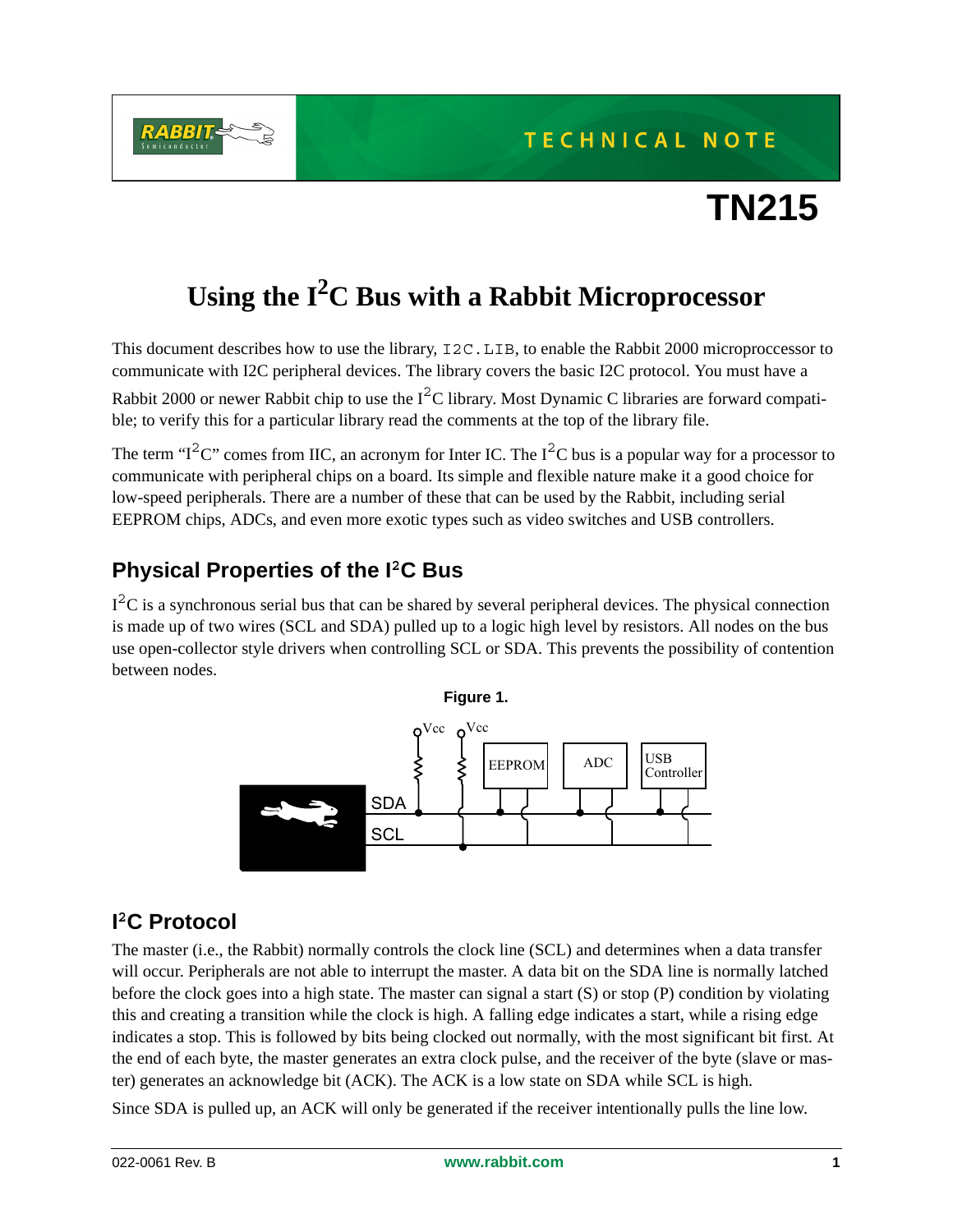#### **Which Parallel Port to Use**

There are 5 parallel ports on the Rabbit 2000. The  $I<sup>2</sup>C$  library uses port D because it has open drain capabilities, which makes clock stretching easy to detect. Clock stretching is when a slave device needs more time to prepare to send a byte of data and so pulls SCL low to indicate that it is not yet ready.

Port D is hardcoded in  $i2c$ . lib with  $\#\text{ifndef}$  directives. To use a different parallel port you must #define a few things in your application code, as well as change the function i2c init(). Refer to i2c.lib, and specifically the comment "Define these to change basic bit handling," to see what needs to be done.

#### **I <sup>2</sup>C Library API**

The functions in  $\text{I2C}$ . LIB handle the generic aspects of an  $I^2C$  interface. Drivers for specific  $I^2C$  peripheral devices can easily be built with these functions. The basic operations for a Rabbit  $I<sup>2</sup>C$  master are:

**• Initialize the I2C interface pins**

i2c init() // Sets up the SCL and SDA port pins for open-drain output // Also initializes delay constant

#### **• Send a start condition**

|  | i2c start tx() $//$ initiates I <sup>2</sup> C transmission by sending S (START) |
|--|----------------------------------------------------------------------------------|
|  | i2c startw tx() // initiates $I^2C$ transmission by sending S                    |
|  | // inserts delay after S pulse.                                                  |

**• Send a byte of data**

```
i2c write char() // Sends 8 bits to slave
i2c wr wait() // Retries char write until slave responds
```
**• Listen for an Acknowledgement**

i2c\_check\_ack() // Checks if slave pulls data low for ACK on clock pulse

**• Receive a byte of data**

i2c read char() // Reads 8 bits from slave

**• Send an Acknowledgement**

i2c send  $ack()$  // Sends ACK sequence to slave i2c\_send\_nak() // Sends NAK sequence to slave

**• Send a stop condition**

i2c stop  $tx()$  // Sends P (STOP) to slave